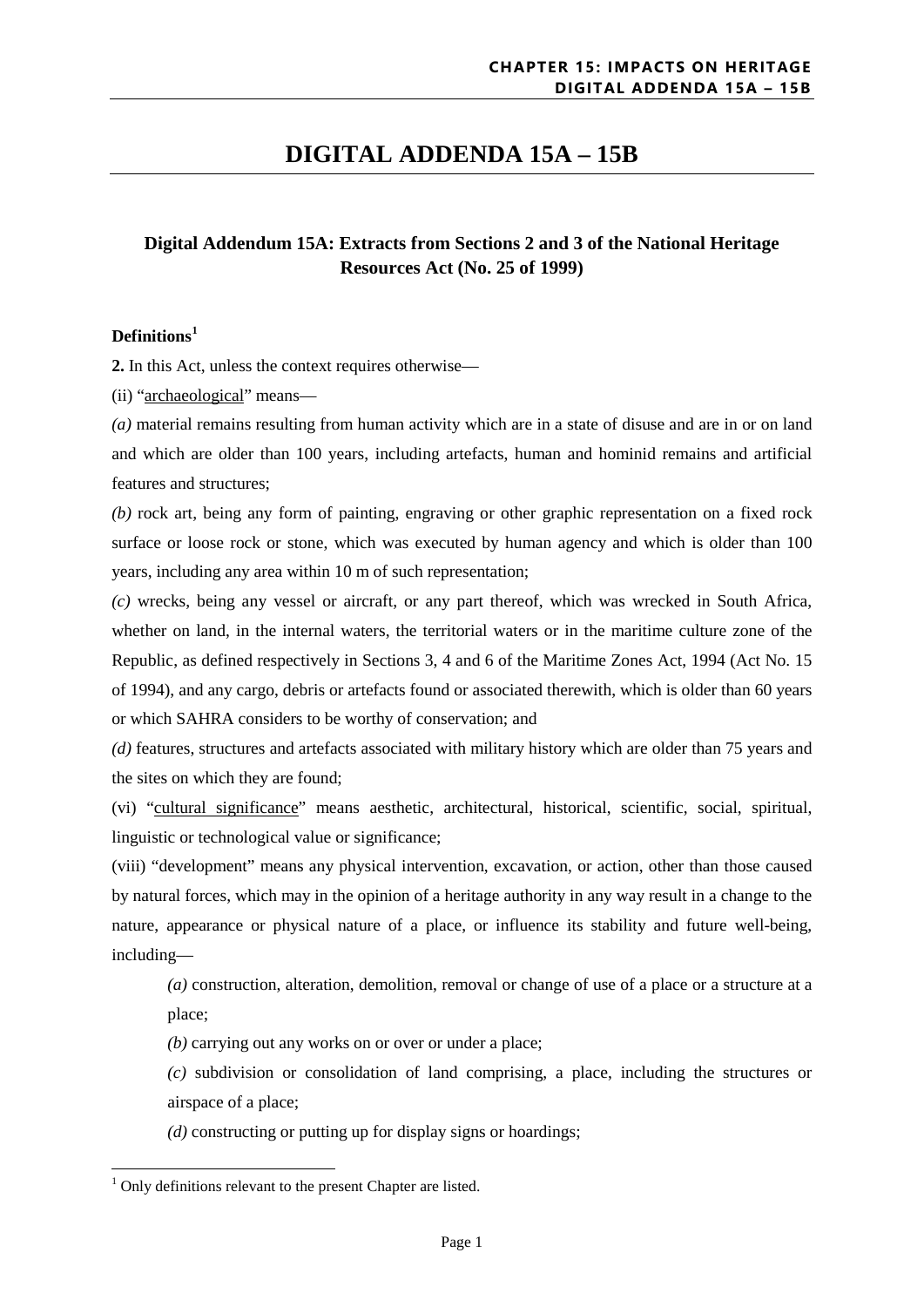*(e)* any change to the natural or existing condition or topography of land; and

*(f)* any removal or destruction of trees, or removal of vegetation or topsoil;

(xiii) "grave" means a place of interment and includes the contents, headstone or other marker of such a place, and any other structure on or associated with such place;

(xvi) "heritage resource" means any place or object of cultural significance;

(xvii) "heritage resources authority" means the South African Heritage Resources Agency, established in terms of Section 11, or, insofar as this Act is applicable in or in respect of a province, a provincial heritage resources authority;

(xviii) "heritage site" means a place declared to be a national heritage site by SAHRA or a place declared to be a provincial heritage site by a provincial heritage resources authority;

(xxi) "living heritage" means the intangible aspects of inherited culture, and may include—

- *(a)* cultural tradition;
- *(b)* oral history;
- *(c)* performance;
- *(d)* ritual;
- *(e)* popular memory;
- *(f)* skills and techniques;
- *(g)* indigenous knowledge systems; and
- *(h)* the holistic approach to nature, society and social relationships;

(xxv) "meteorite" means any naturally-occurring object of extraterrestrial origin;

(xxvii) "national estate" means the national estate as defined in Section 3;

(xxxi) "palaeontological" means any fossilised remains or fossil trace of animals or plants which lived in the geological past, other than fossil fuels or fossiliferous rock intended for industrial use, and any site which contains such fossilised remains or trace;

(xxxii) "place" includes—

(a) a site, area or region;

(b) a building or other structure which may include equipment, furniture, fittings and articles associated with or connected with such building or other structure;

(c) a group of buildings or other structures which may include equipment, furniture, fittings and articles associated with or connected with such group of buildings or other structures;

(d) an open space, including a public square, street or park; and

(e) in relation to the management of a place, includes the immediate surroundings of a place;

(xxxvii) "provincial heritage resources authority", insofar as this Act is applicable in a province, means an authority established by the MEC under Section 23;

(xxxviii) "public monuments and memorials" means all monuments and memorials—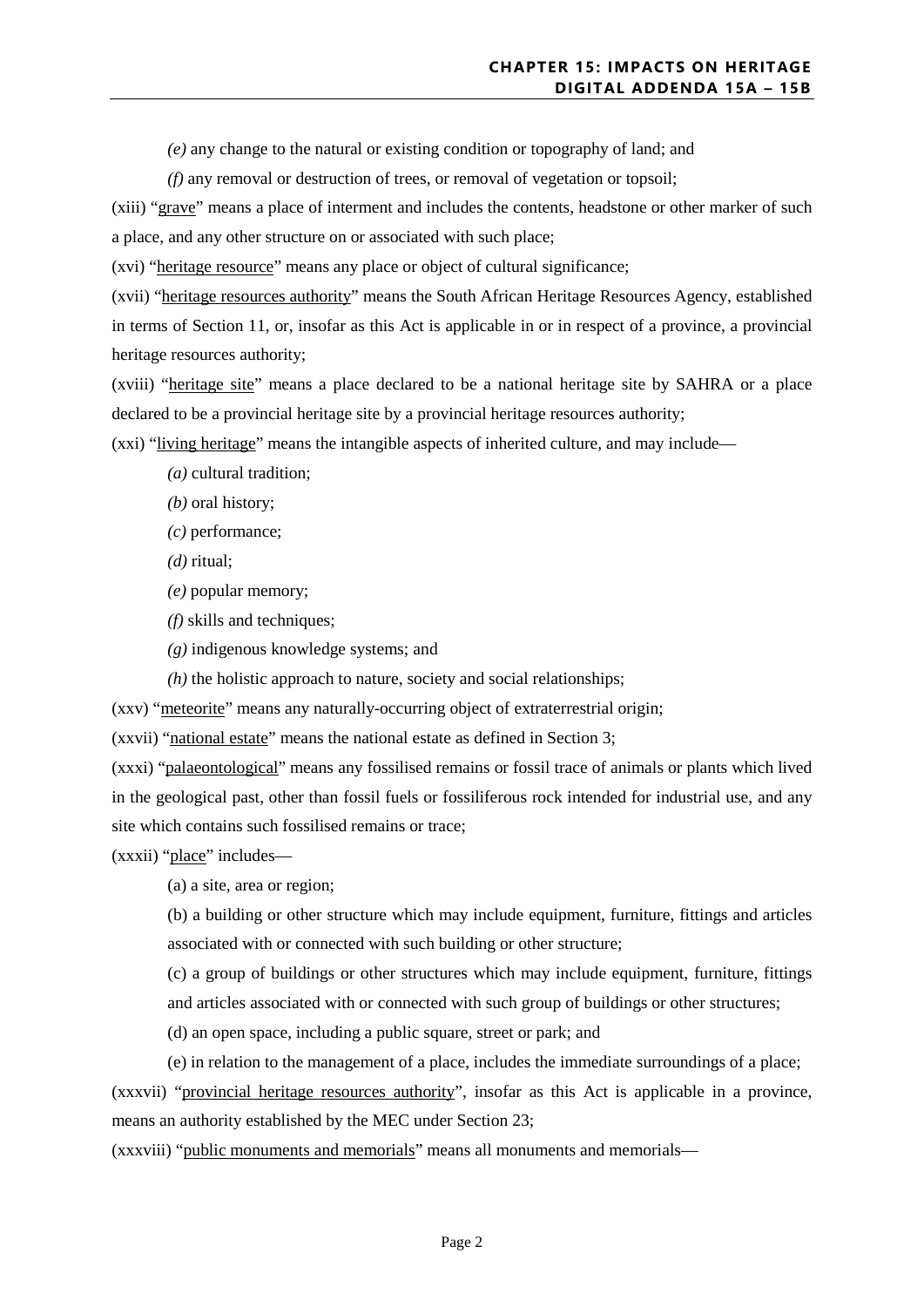*(a)* erected on land belonging to any branch of central, provincial or local government, or on land belonging to any organisation funded by or established in terms of the legislation of such a branch of government; or

*(b)* which were paid for by public subscription, government funds, or a public-spirited or military organisation, and are on land belonging to any private individual;

(xiil) "site" means any area of land, including land covered by water, and including any structures or objects thereon;

(xivl) "structure" means any building, works, device or other facility made by people and which is fixed to land, and includes any fixtures, fittings and equipment associated therewith;

#### **National estate**

**3.** (1) For the purposes of this Act, those heritage resources of South Africa which are of cultural significance or other special value for the present community and for future generations must be considered part of the national estate and fall within the sphere of operations of heritage resources authorities.

**3.** (2) Without limiting the generality of Subsection (1), the national estate may include—

- *(a)* places, buildings, structures and equipment of cultural significance;
- *(b)* places to which oral traditions are attached or which are associated with living heritage;
- *(c)* historical settlements and townscapes;
- *(d)* landscapes and natural features of cultural significance;
- *(e)* geological sites of scientific or cultural importance;
- *(f)* archaeological and palaeontological sites;
- *(g)* graves and burial grounds, including—

(i) ancestral graves;

- (ii) royal graves and graves of traditional leaders;
- (iii) graves of victims of conflict;
- (iv) graves of individuals designated by the Minister by notice in the *Gazette*;
- (v) historical graves and cemeteries; and

(vi) other human remains which are not covered in terms of the Human Tissue Act, 1983 (Act No. 65 of 1983);

*(h)* sites of significance relating to the history of slavery in South Africa;

*(i)* movable objects, including—

(i) objects recovered from the soil or waters of South Africa, including archaeological and palaeontological objects and material, meteorites and rare geological specimens;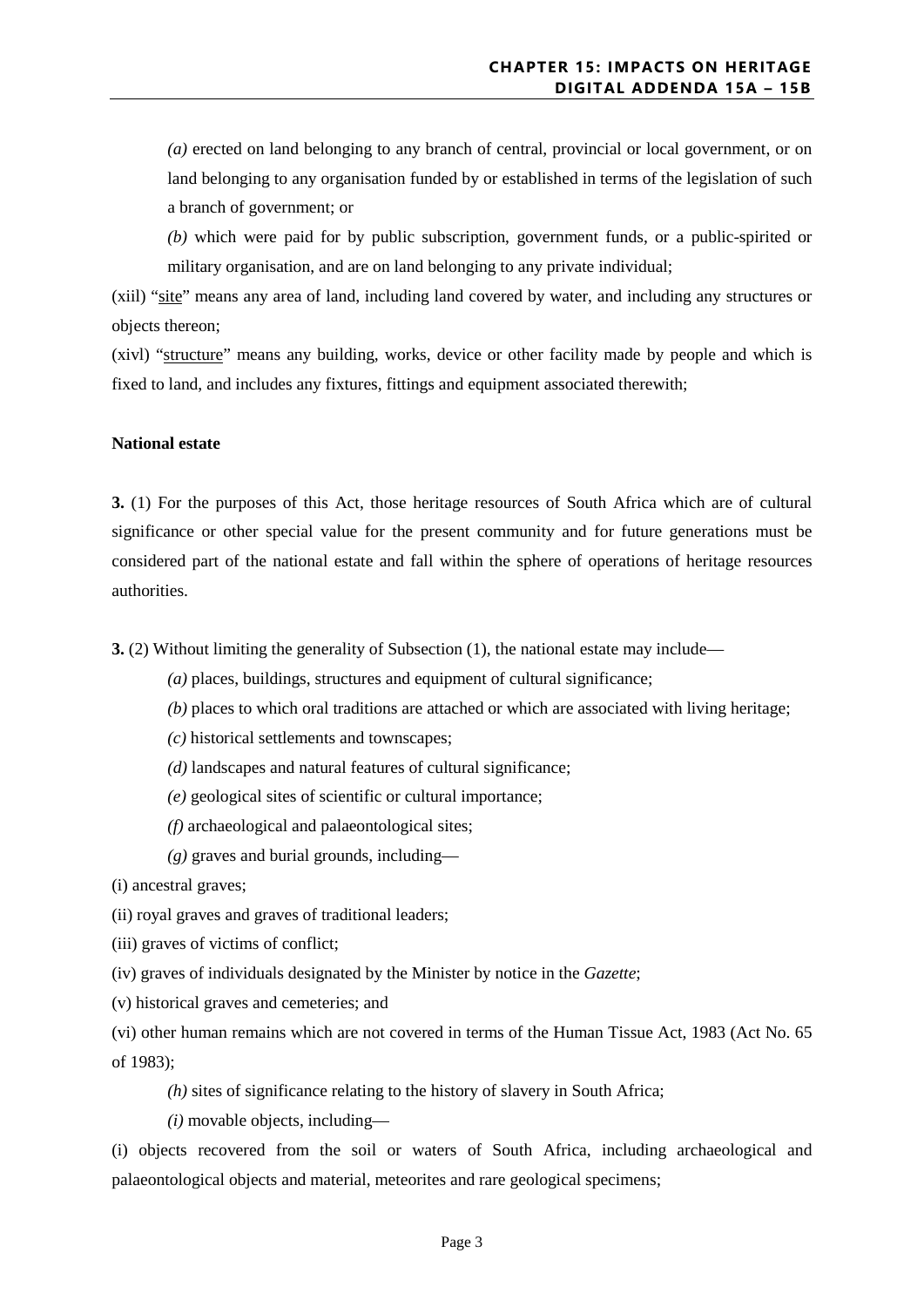(ii) objects to which oral traditions are attached or which are associated with living heritage;

(iii) ethnographic art and objects;

(iv) military objects;

(v) objects of decorative or fine art;

(vi) objects of scientific or technological interest; and

(vii) books, records, documents, photographic positives and negatives, graphic, film or video material or sound recordings, excluding those that are public records as defined in Section  $1(xiv)$  of the National Archives of South Africa Act, 1996 (Act No. 43 of 1996).

**3.** (3)Without limiting the generality of Subsections (1) and (2), a place or object is to be considered part of the national estate if it has cultural significance or other special value because of—

*(a)* its importance in the community, or pattern of South Africa's history;

*(b)* its possession of uncommon, rare or endangered aspects of South Africa's natural or cultural heritage;

*(c)* its potential to yield information that will contribute to an understanding of South Africa's natural or cultural heritage;

*(d)* its importance in demonstrating the principal characteristics of a particular class of South Africa's natural or cultural places or objects;

*(e)* its importance in exhibiting particular aesthetic characteristics valued by a community or cultural group;

*(f)* its importance in demonstrating a high degree of creative or technical achievement at a particular period;

*(g)* its strong or special association with a particular community or cultural group for social, cultural or spiritual reasons;

*(h)* its strong or special association with the life or work of a person, group or organisation of importance in the history of South Africa; and

*(i)* sites of significance relating to the history of slavery in South Africa.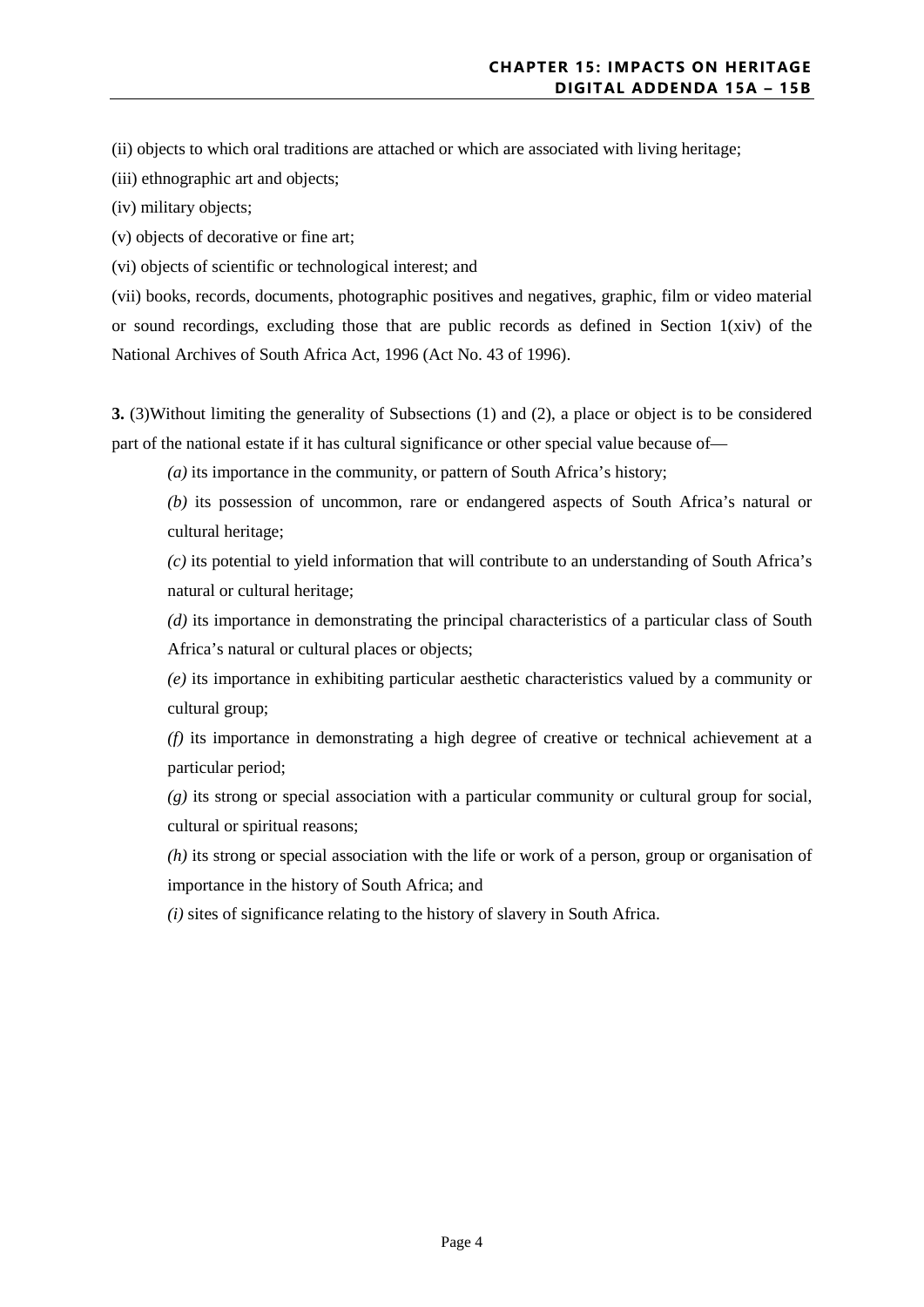## **Digital Addendum 15B: Spatial distribution of formally protected heritage sites within the study area.**

The following maps indicate the spatial distribution of all heritage sites that have been formally graded and/or declared as NHSs or PHSs or placed on the heritage register. Because a grading must precede a declaration, the listed grade serves to indicate the following:

- Grade I: The site is formally graded I and/or has been declared a NHS;
- Grade II: The site is formally graded II and/or has been declared a PHS;
- Grade IIIA: The site is formally graded IIIA (in Western Cape only) and/or has been listed on the provincial heritage register.



Figure B1: Spatial distribution of Grade I resources in the study area.